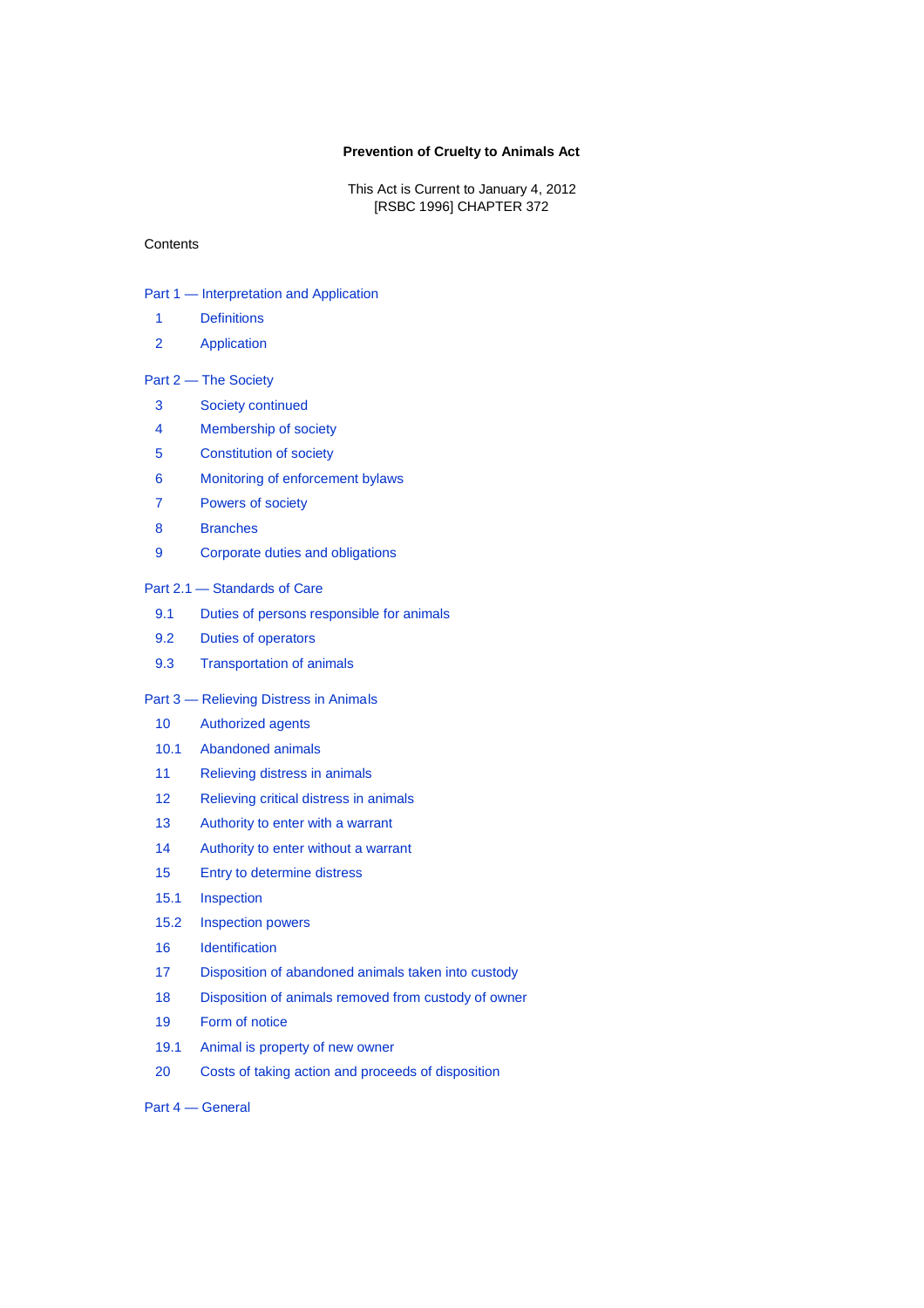| 21    | Aid by police                      |
|-------|------------------------------------|
| 22    | <b>Police powers</b>               |
| 22.1  | Duty to report distress            |
| 23    | <b>Obstruction</b>                 |
| 23.1  | Service animals                    |
| 23.2  | Harm to animals by persons         |
| 23.3  | Harm to animals by animals         |
| 24    | <b>Offences</b>                    |
| 24.01 | Offence by corporation or employee |
|       | 24.02 Defence                      |
| 24.1  | <b>Penalties</b>                   |
| 24.2  | Animals taken into custody         |
| 25    | Order of custody                   |
| 25.1  | <b>Immunity</b>                    |
| 25.2  | Immunity for persons who report    |
| 26    | Power to make regulations          |

# **Part 1 — Interpretation and Application**

### **Definitions**

**1** (1) In this Act:

**"authorized agent"** means a person appointed as an authorized agent under section 10 (1);

**"justice"** means a justice as defined in the *Offence Act*;

**"operator"** means a person who engages in a regulated activity, and includes any person who assists, directs, supervises or employs that person for the purpose of doing the regulated activity;

**"person responsible for an animal"** or **"person responsible for the animal"** includes a person who

- (a) owns an animal,
- (b) has custody or control of an animal, or
- (c) is an operator in relation to an animal;

**"registered veterinarian"** means an individual who is authorized under the *Veterinarians Act* to practise veterinary medicine;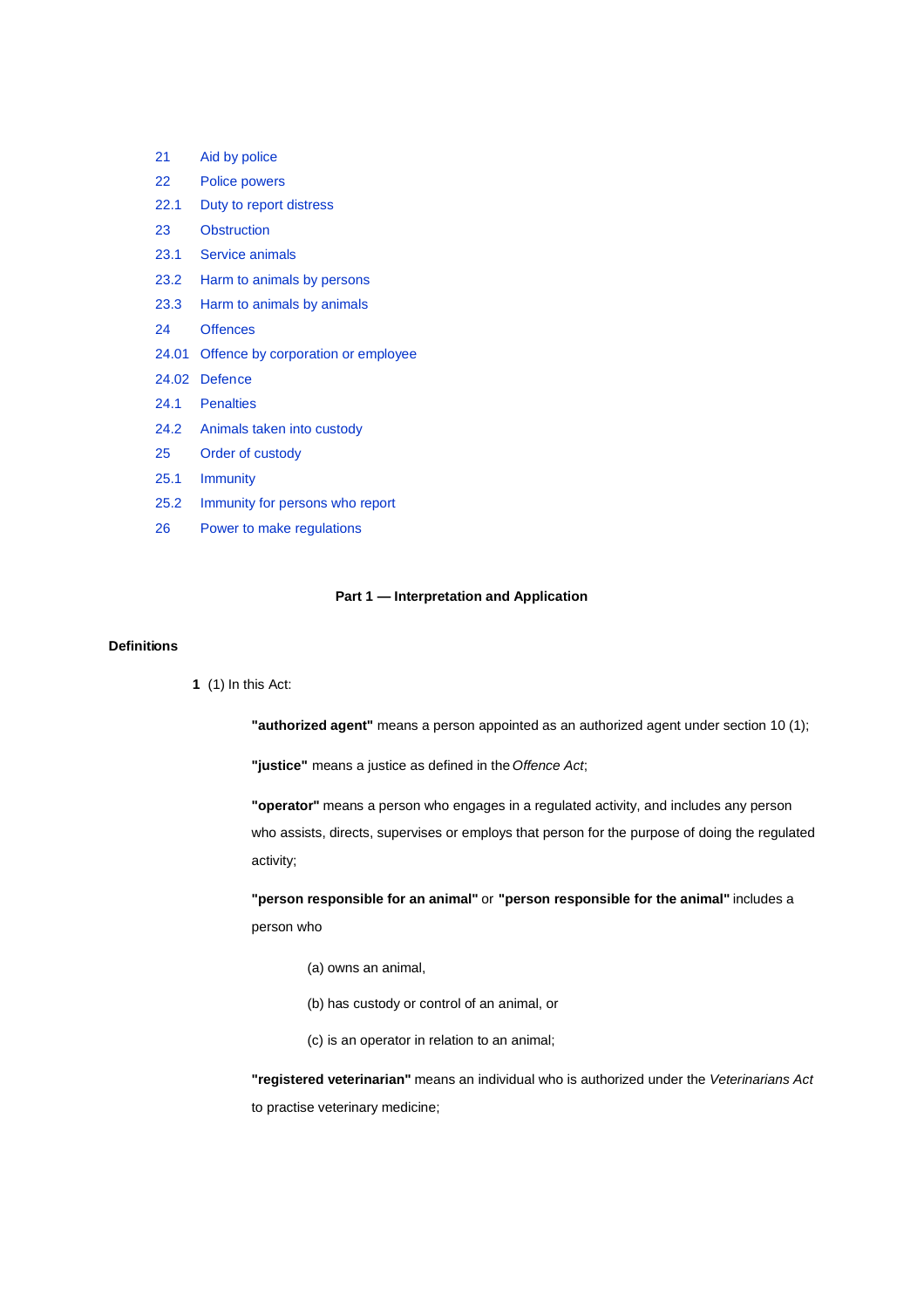**"regulated activity"** means a prescribed activity in relation to the breeding, care, keeping, training, use, transportation, disposition, assembly or killing of animals;

**"rules"**, in relation to the society, include except in section 5 the constitution, bylaws and regulations of the society;

**"service animal"** means an animal that is trained

(a) to assist in law enforcement activities, whether the animal is used by a peace officer or a person acting under the direction of a peace officer, or

- (b) for use
	- (i) by a person within a prescribed class of persons, or
	- (ii) for prescribed purposes,

and that is engaged in activities relating to the service for which it is trained;

**"society"** means the society continued under section 3.

(2) For the purposes of this Act, an animal is in distress if it is

(a) deprived of adequate food, water, shelter, ventilation, light, space, exercise, care or veterinary treatment,

(a.1) kept in conditions that are unsanitary,

(a.2) not protected from excessive heat or cold,

(b) injured, sick, in pain or suffering, or

(c) abused or neglected.

(3) [Repealed 2011-7-1.]

# **Application**

**2** This Act does not apply to wildlife, as defined in the *Wildlife Act*, that is not in captivity.

# **Part 2 — The Society**

### **Society continued**

**3** The society under the name of "The British Columbia Society for the Prevention of Cruelty to Animals" is continued with perpetual succession and a corporate seal.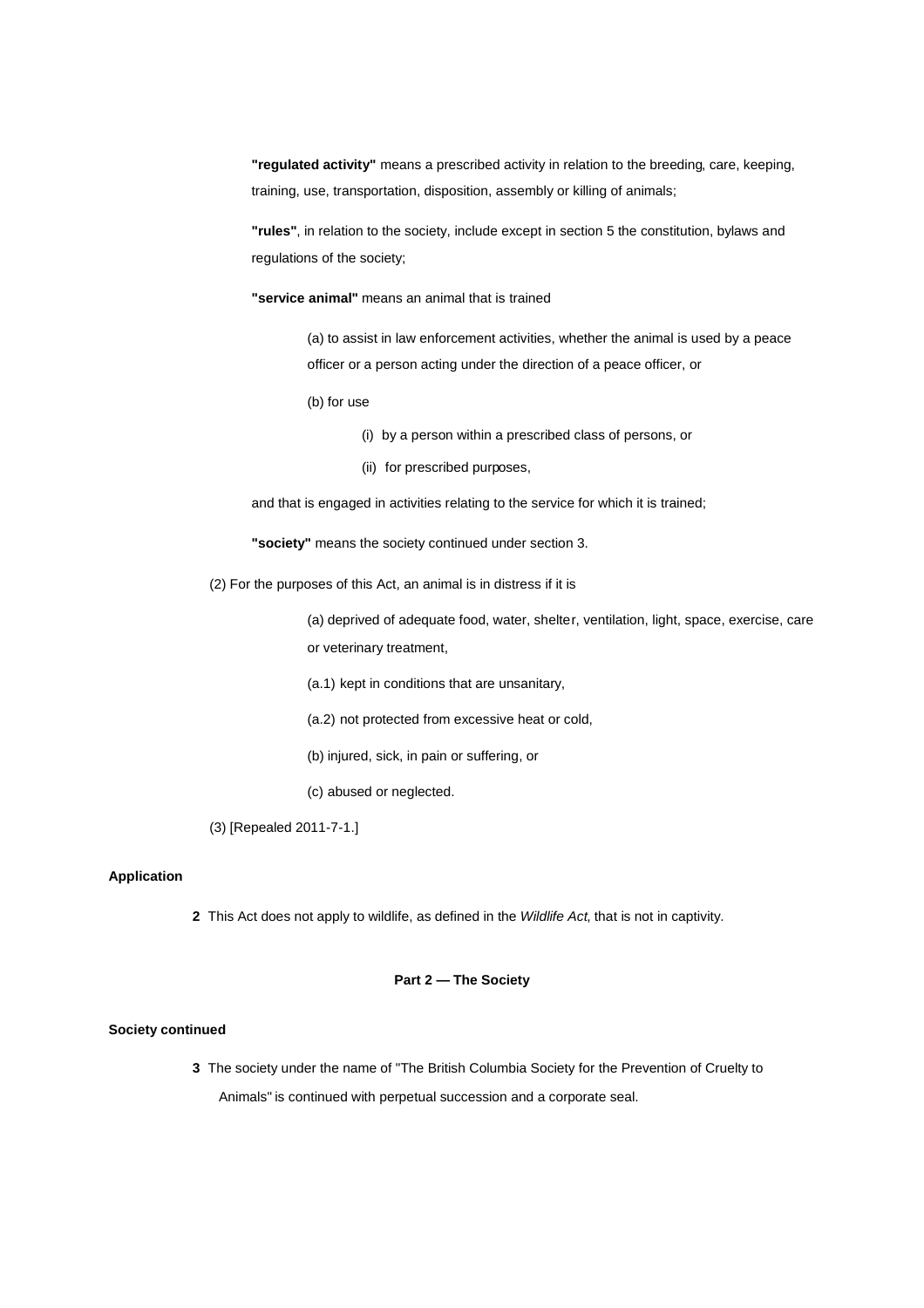### **Membership of society**

**4** (1) In addition to those persons who immediately before April 6, 1968, were members of the society, the membership of the society consists of those persons who, in accordance with the rules of the society, are admitted to membership.

(2) The rules of the society may provide for different categories of members.

(3) The members of the society are subject to the rules and hold their membership subject to the rules.

### **Constitution of society**

**5** (1) The society may amend or replace its constitution, bylaws, rules and regulations.

(2) Subject to subsection (1), the constitution, bylaws, rules and regulations of the society in force immediately before April 6, 1968 continue in force, and the society is governed by them.

(3) Subject to subsection (4), the power to make bylaws, rules or regulations may be delegated to any committee, branch or officer of the society.

(4) No delegation may be made under subsection (3)

(a) with respect to a matter reserved by the constitution, bylaws, rules or regulations to a meeting of the members of the society, or

(b) with respect to a bylaw relating to policies and operational procedures of the society for administering the enforcement powers of this Act.

### **Monitoring of enforcement bylaws**

**6** (1) The society must file with the minister a copy of every bylaw made under section 5 that relates to policies and operational procedures of the society for administering the enforcement powers of this Act within 7 days after it is made.

(2) The Lieutenant Governor in Council may disallow a bylaw that relates to the matters described in subsection (1).

(3) The power of disallowance under subsection (2) applies to bylaws made both before and after the day on which this section comes into force.

### **Powers of society**

**7** The society may do one or more of the following: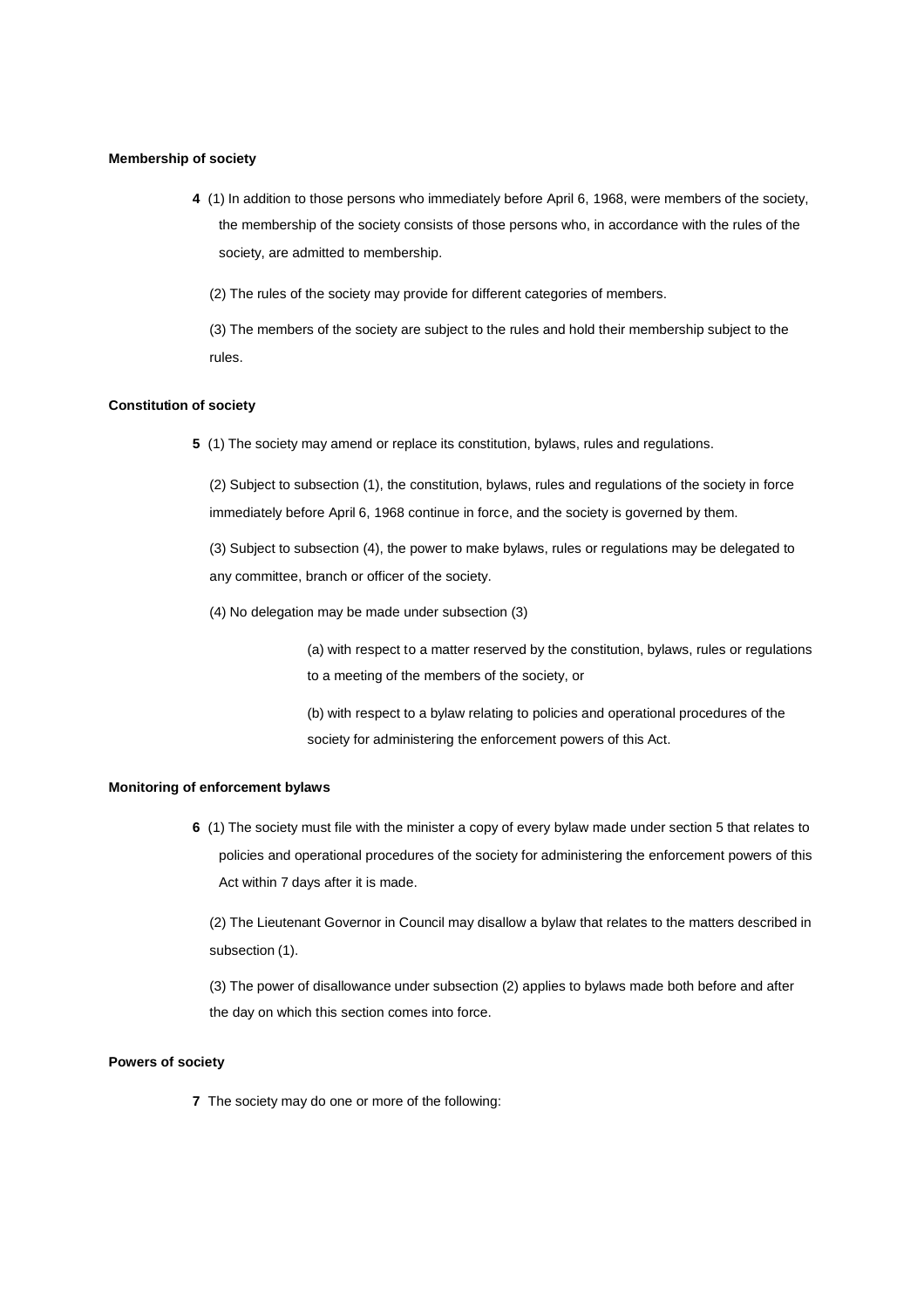(a) receive, take, hold, enjoy and manage all gifts, devises, bequests, legacies, subscriptions and donations of property that are made or given to it;

(b) acquire, hold, lease, sell, convey and mortgage any property necessary to carry out the work of the society;

(c) establish and operate public shelters for stray and seized animals;

(d) enter agreements with the government and with any municipality or regional district to act as pound keeper in a defined area in British Columbia.

### **Branches**

**8** (1) Subject to subsection (3), the branches of the society are continued.

(2) The society may form and establish branches in its discretion anywhere in British Columbia.

(3) Branches are subject to the control and direction of the society and may, in accordance with the rules of the society, be

(a) dissolved by the society, or

(b) suspended by the society or its executive committee.

(4) If the society establishes a branch, it must promptly send the Registrar of Companies a notice setting out the date the branch was formed, the title of the branch, the locality and powers of the branch, and the other information the registrar may require.

(5) The society must notify the registrar when a branch ceases to exist.

# **Corporate duties and obligations**

**9** (1) The society must

(a) have an address in British Columbia to which all communications and notices may be sent and at which all process may be served, and

(b) file with the Registrar of Companies notice of every change of address within 14 days after the change is made.

- (2) Every general meeting of the society must be held in British Columbia.
- (3) The society must hold an annual general meeting.

(4) Within 14 days after the annual general meeting, the society must file with the Registrar of Companies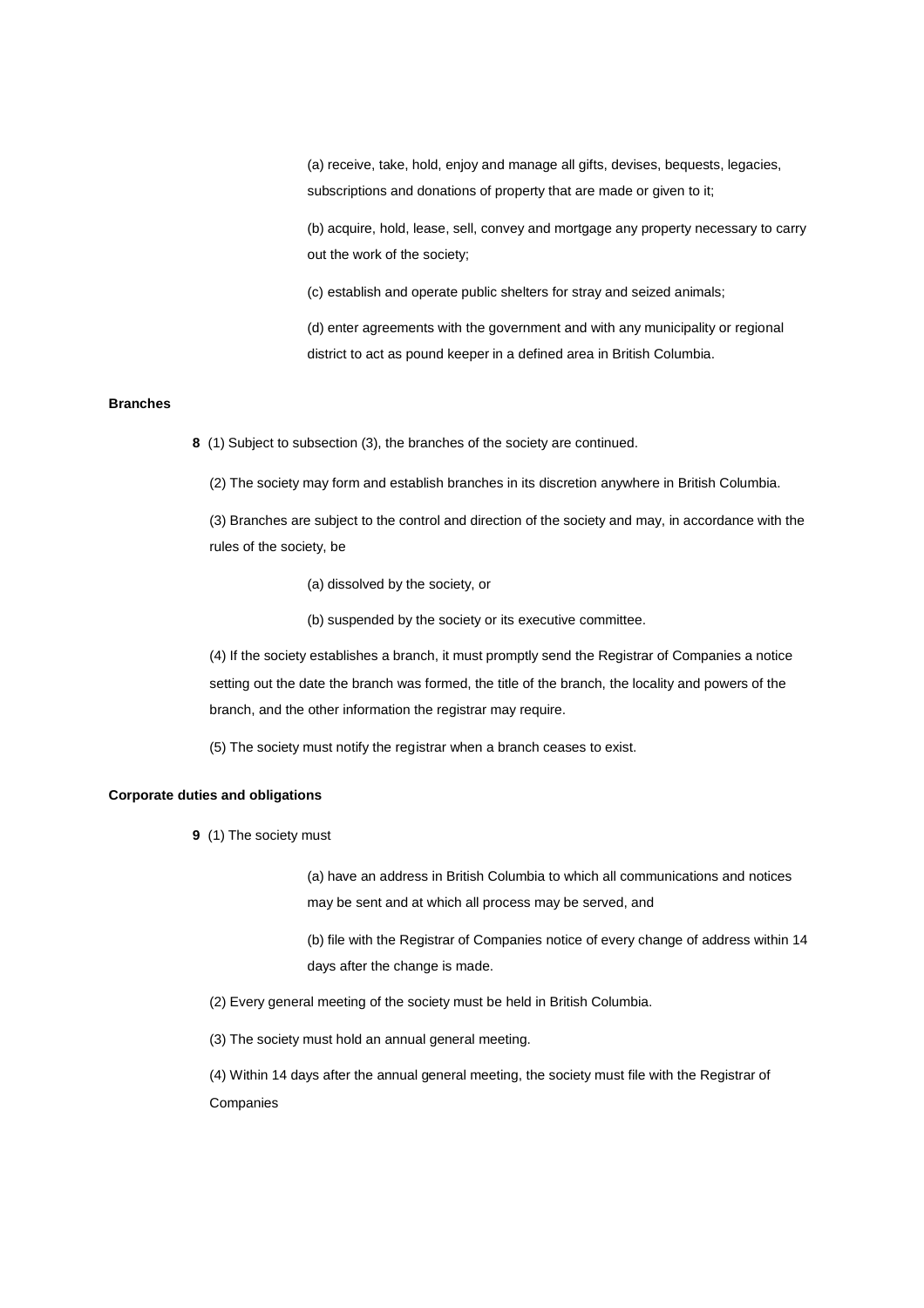(a) an audited financial statement in the form of

(i) a balance sheet containing general particulars of assets and liabilities, and

(ii) a statement of income and expenditure, and

(b) a list of directors of the society, stating for each director his or her address and date of appointment or election.

(5) In addition to the filings required under subsection (4) (b), on request by the Registrar of Companies, the society must furnish the registrar with particulars of directors of the society.

(6) The society and each of its branches must

(a) maintain a register of members, and

(b) record in it the name and address of every person admitted as a member of the society.

(7) Failure, refusal or neglect by the society to observe or perform a duty or obligation created or imposed by this section or section 8 (4) or (5) is an offence.

(8) If the society commits an offence under subsection (7), it is liable on conviction to a penalty of not more than \$100.

# **Part 2.1 — Standards of Care**

# **Duties of persons responsible for animals**

**9.1** (1) A person responsible for an animal must care for the animal, including protecting the animal from circumstances that are likely to cause the animal to be in distress.

(2) A person responsible for an animal must not cause or permit the animal to be, or to continue to be, in distress.

### **Duties of operators**

**9.2** (1) An operator engaging in a regulated activity

(a) must comply with each requirement and duty set out in, and

(b) must not engage in any practice or carry out any procedure that is prohibited under

a regulation respecting the regulated activity.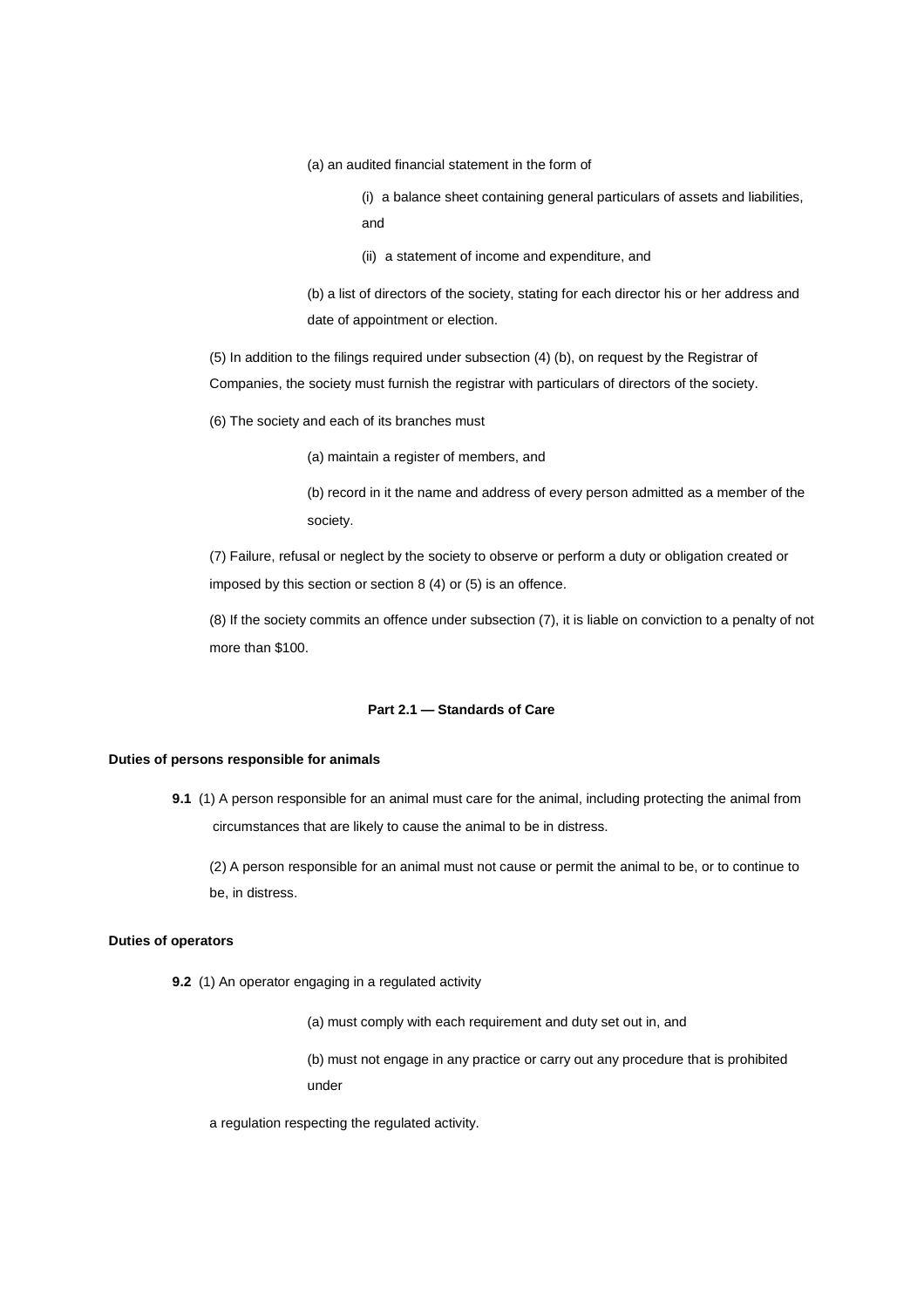(2) An operator who is an employer must ensure that employees are adequately trained and sufficiently equipped to comply with any requirement or duty set out in a regulation respecting the regulated activity in which the operator is engaged.

# **Transportation of animals**

- **9.3** (1) A person responsible for an animal must not transport the animal by vehicle unless the animal is
	- (a) inside the passenger compartment, or
	- (b) confined or secured in a manner that will prevent the animal from
		- (i) falling from the vehicle,
		- (ii) being injured during transport, or
		- (iii) causing a hazard to the safe operation of other vehicles.

(2) A person responsible for an animal must not attach the animal to a vehicle that is in operation unless the animal is confined or secured as described in subsection (1) (b).

(3) Subsections (1) and (2) do not apply to a person operating a vehicle that is designed for use as a mobility aid for persons with a disability and that is being used for that purpose.

### **Part 3 — Relieving Distress in Animals**

## **Authorized agents**

**10** (1) The society may appoint an officer or employee of the society or any other person as an authorized agent for the purposes of this Act.

(2) An authorized agent may exercise the powers of an authorized agent under this Act or any other law relating to the prevention of cruelty to animals only if he or she has been appointed as a special provincial constable under the *Police Act*.

### **Abandoned animals**

**10.1** (1) In this section, **"abandoned animal"** includes an animal that

- (a) is apparently ownerless,
- (b) is found straying,

(c) is found in a rental unit after expiry of the tenancy agreement in respect of the rental unit, or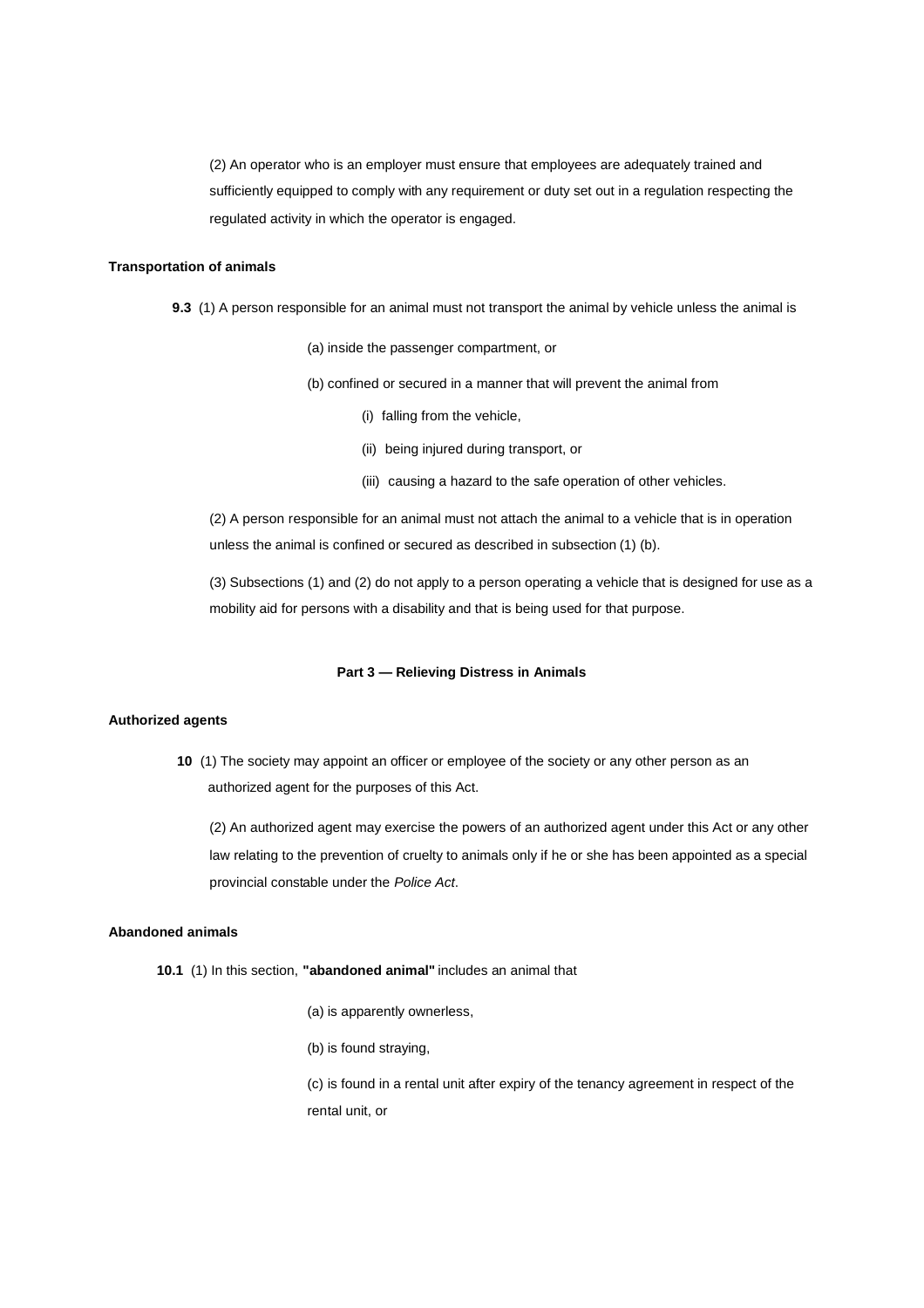(d) if a person agreed to care for the animal, is not retrieved from that person within 4 days following the end of that agreement.

(2) If an authorized agent is of the opinion that an animal is an abandoned animal, the authorized agent may take custody of the animal and arrange for food, water, shelter, care and veterinary treatment for it.

# **Relieving distress in animals**

- **11** If an authorized agent is of the opinion that an animal is in distress and the person responsible for the animal
	- (a) does not promptly take steps that will relieve its distress, or
	- (b) cannot be found immediately and informed of the animal's distress,

the authorized agent may, in accordance with sections 13 and 14, take any action that the authorized agent considers necessary to relieve the animal's distress, including, without limitation, taking custody of the animal and arranging for food, water, shelter, care and veterinary treatment for it.

### **Relieving critical distress in animals**

**12** (1) In this section, **"critical distress"** means distress in an animal of such a nature that

- (a) immediate veterinary treatment cannot prolong the animal's life, or
- (b) prolonging the animal's life would result in the animal suffering unduly.

# (2) If, in the opinion of

- (a) a registered veterinarian, or
- (b) an authorized agent, if a registered veterinarian is not readily available,

an animal is in critical distress, the authorized agent may destroy the animal or have the animal destroyed.

### **Authority to enter with a warrant**

**13** (1) An authorized agent who believes, on reasonable grounds,

(a) that there is an animal in distress in any premises, vehicle, aircraft or vessel, or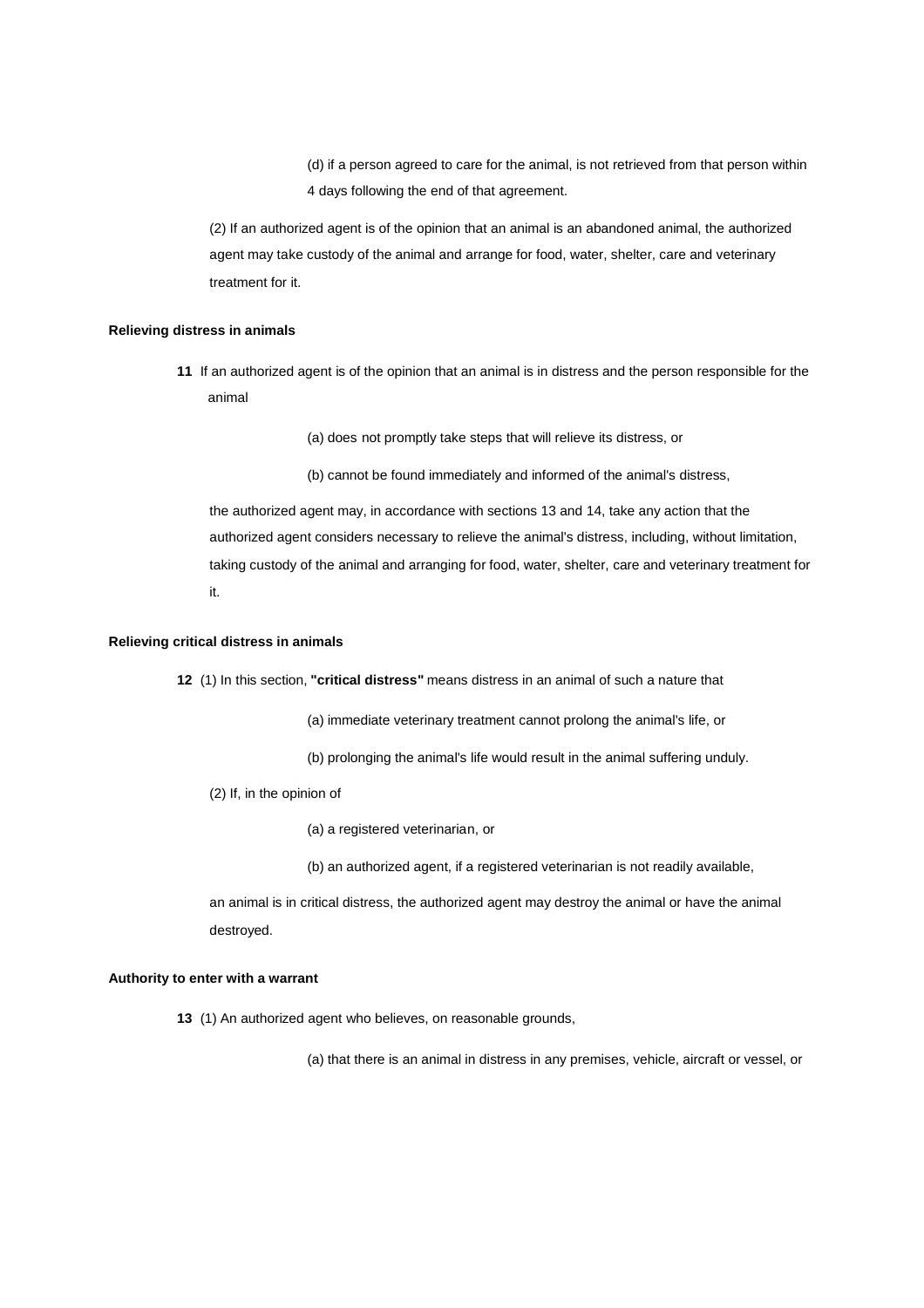(b) that an offence under section 24 has been committed and that there is in any premises, vehicle, aircraft or vessel, any thing that will afford evidence of that offence,

may enter the premises, vehicle, aircraft or vessel with a warrant issued under subsection (2) for the purpose of

> (c) determining whether any action authorized by this Act should be taken to relieve the animal's distress, or

> (d) searching for, and seizing, any thing that will afford evidence of an offence under section 24.

(2) A justice who is satisfied by information on oath in the prescribed form that there are reasonable grounds

> (a) under paragraph (1) (a), may issue a warrant in the prescribed form authorizing an authorized agent to enter the premises, vehicle, aircraft or vessel for the purpose of taking any action authorized by this Act to relieve the animal's distress, and

> (b) under paragraph (1) (b), may issue a warrant in the prescribed form authorizing an authorized agent to enter the premises, vehicle, aircraft or vessel for the purpose of searching for, and seizing, a thing that will afford evidence of an offence under section 24.

(2.1) If an authorized agent believes that it would be impracticable to appear personally before a justice to apply for a warrant under this section, the authorized agent may submit an information on oath by telephone or other means of telecommunication and, for this purpose, section 22 of the *Offence Act* applies.

(3) A justice may issue a warrant under subsection (2) or (2.1) for either or both of the purposes referred to in subsection (2).

(4) A warrant issued under subsection (2) or (2.1) is subject to the conditions specified in the warrant.

### **Authority to enter without a warrant**

**14** (1) In this section, **"critical distress"** means distress in an animal of such a nature that

(a) immediate veterinary treatment cannot prolong the animal's life,

(b) prolonging the animal's life would result in the animal suffering unduly, or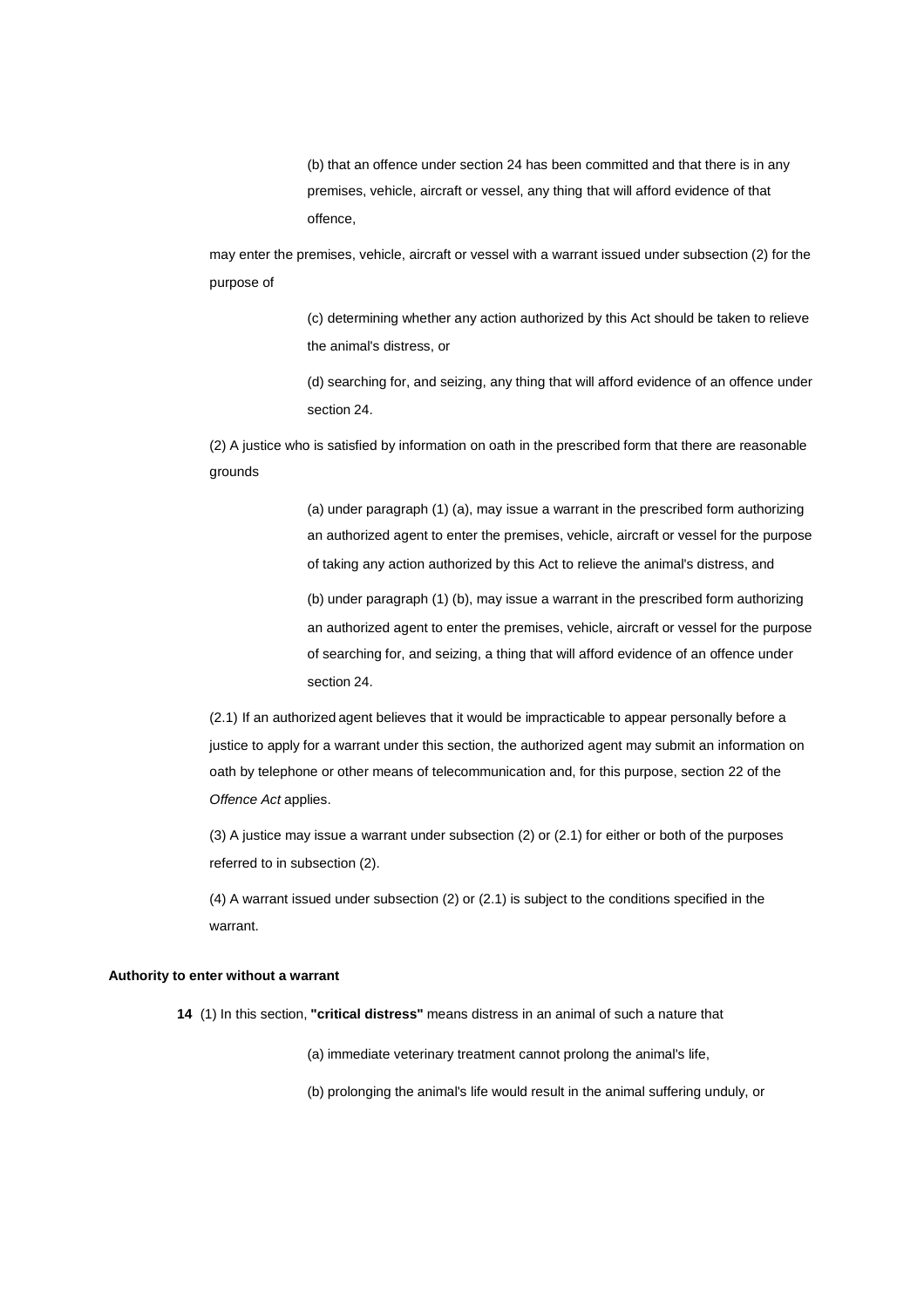(c) immediate veterinary intervention is necessary to prevent the imminent death of the animal.

(2) An authorized agent who believes on reasonable grounds that there is an animal in critical distress in any premises, other than a dwelling house, or in any vehicle, aircraft or vessel, may enter the premises, vehicle, aircraft or vessel without a warrant for the purpose of taking any action authorized by this Act to relieve that critical distress.

#### **Entry to determine distress**

**15** An authorized agent may, without a warrant, during ordinary business hours enter any premises, other than a dwelling house, where animals are kept for sale, hire or exhibition for the purpose of determining whether any animal is in distress in the premises.

### **Inspection**

**15.1** (1) Subject to subsection (3), an authorized agent may enter any premises or a vehicle where an operator is engaging in a regulated activity for the purpose of determining whether this Act and the regulations made under it are being complied with.

(2) Subject to subsection (3), an authorized agent who believes on reasonable grounds that premises or a vehicle is being used for the purposes of carrying out a regulated activity may enter the premises to determine

> (a) whether the premises or vehicle is being used for the purposes of carrying out a regulated activity, and

(b) if so, who the operator is in relation to the regulated activity being carried out.

(3) Entry under subsection (1) or (2) may be without a warrant or the consent of the person responsible for the premises or vehicle only if

- (a) the premises or vehicle is not used as a dwelling house, and
- (b) entry is during ordinary business hours.

### **Inspection powers**

**15.2** (1) For the purposes of an inspection under section 15.1, an authorized agent may do one or more of the following:

> (a) be accompanied or assisted by a person who has special, expert or professional knowledge of a matter relevant to the inspection;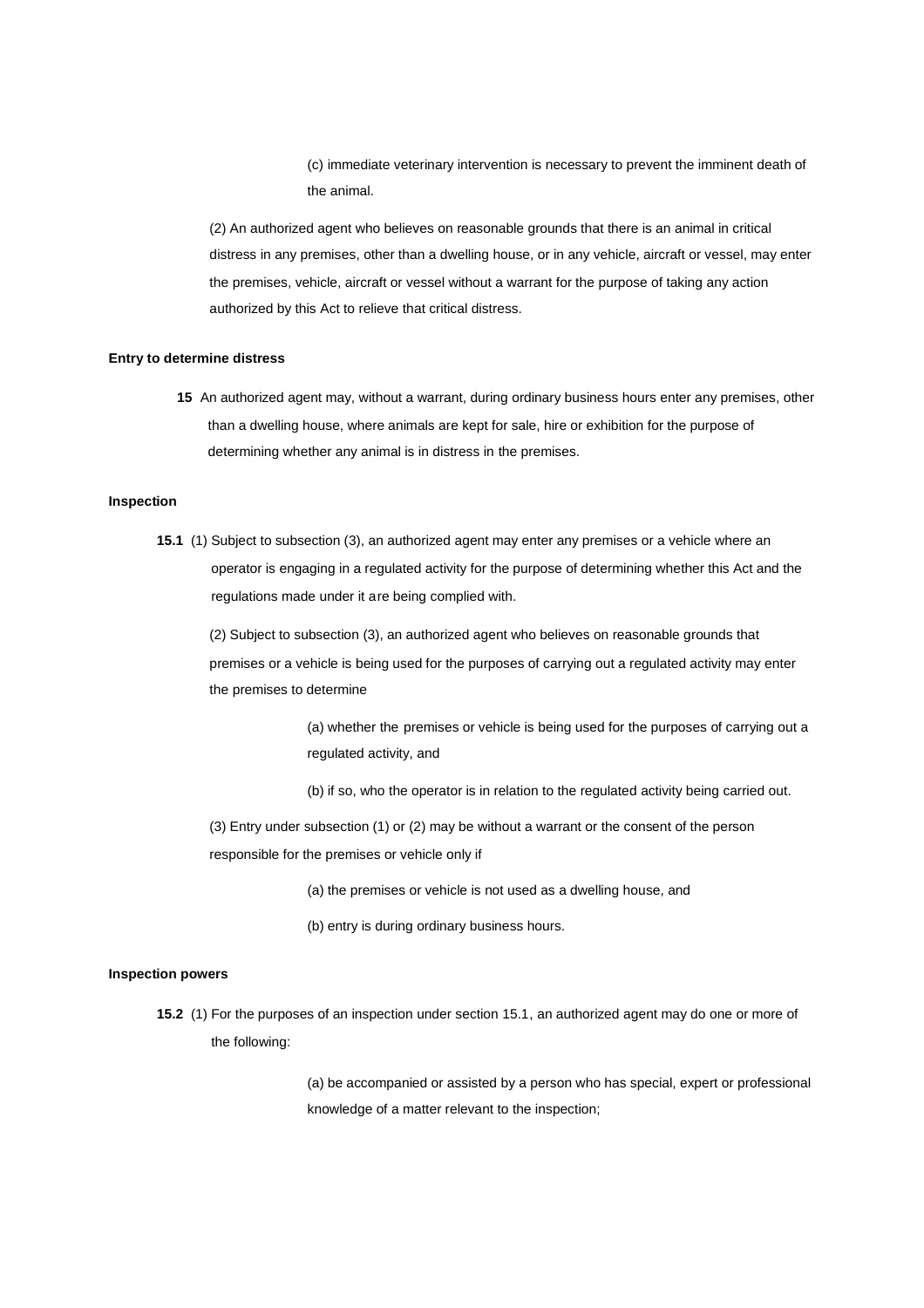(b) require a person to produce relevant records or things in the person's possession or control;

(c) inspect, copy or remove relevant records or things;

(d) require a person to

(i) demonstrate a skill, or

(ii) operate a thing or carry out a procedure as directed by the authorized agent

in relation to a requirement set out in a regulation made under section 26 (2) (e), (f), (g), (h) or (j);

(e) make records in respect of a person, place or thing;

(f) take samples and perform analyses and tests, including tests in which a sample is destroyed.

(2) If an authorized agent removes records or things under subsection (1) (c), the authorized agent must

> (a) provide a receipt for the records or things to the person from whom they were taken, and

(b) subject to a power under this or any other enactment to order a thing destroyed, promptly return the records or things

(i) when they have served the purposes for which they were taken, or

(ii) if an action or a proceeding is taken under this or any other enactment as a result of an inspection, and the records or things are relevant to the action or proceeding, no later than 3 months after the conclusion of the action or proceeding.

(3) Sections 23 to 24.2 of the *Offence Act* do not apply to the removal of records or things under subsection (1) (c) of this Act.

# **Identification**

**16** An authorized agent exercising a power under section 13, 14 or 15 must, on demand, produce his or her certificate of appointment to the owner or occupant of any premises, vehicle, aircraft or vessel entered under those sections.

**Disposition of abandoned animals taken into custody**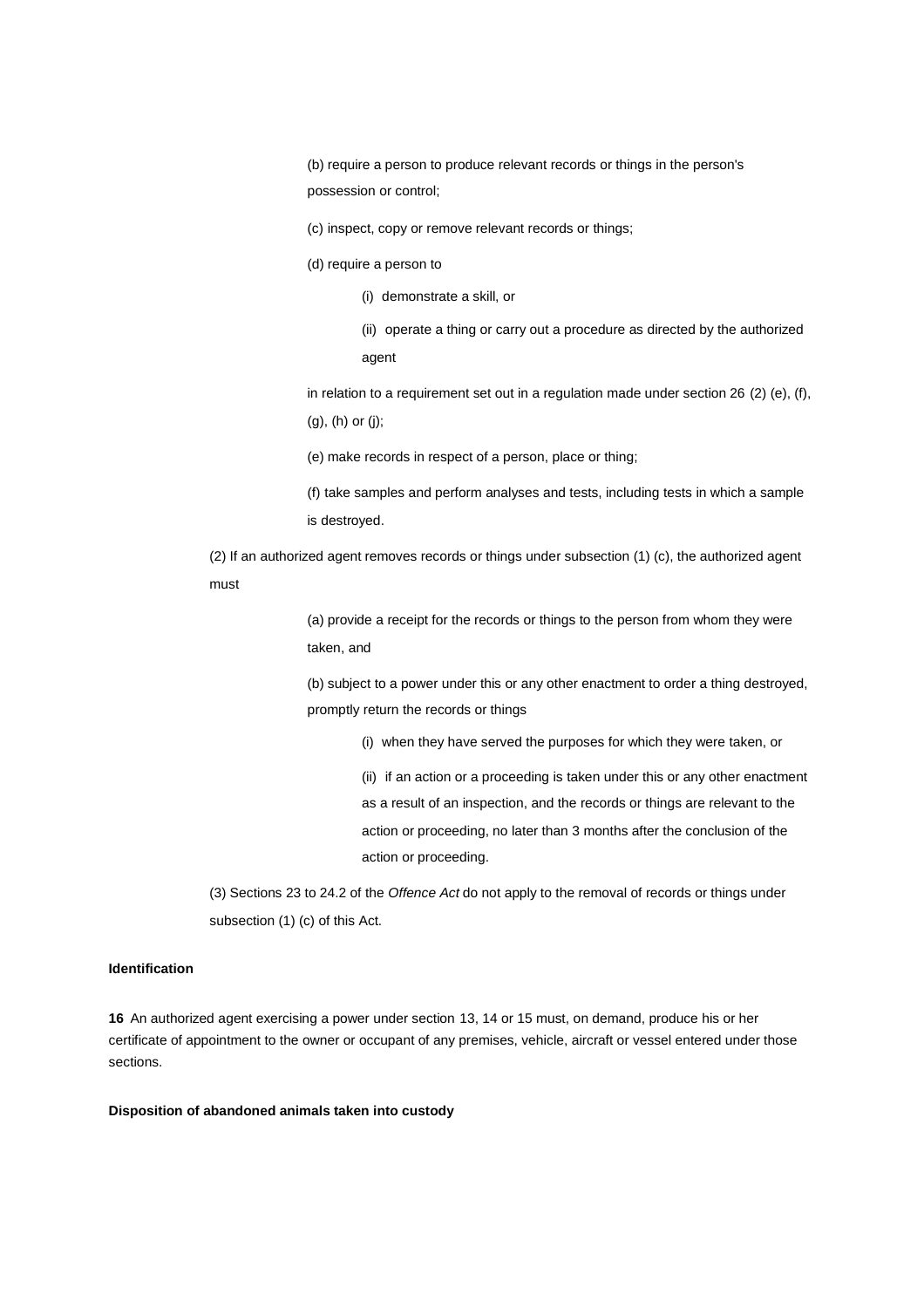#### **17** If an animal is taken into custody under section 10.1 and

(a) the owner is unknown, the society may destroy, sell or otherwise dispose of the animal after the society has held the animal for a period of at least 4 days, or (b) the owner is known, the society may destroy, sell or otherwise dispose of the animal 4 days after the society has given notice to the owner in accordance with section 19.

### **Disposition of animals removed from custody of owner**

**18** If an animal is removed from the custody of its owner under section 11 and taken into the custody of the society, the society may destroy, sell or otherwise dispose of the animal 14 days after the society has given notice to the owner in accordance with section 19.

#### **Form of notice**

**19** The notice referred to in sections 17 (b) and 18 must be in writing and

(a) mailed to or served personally on the owner, or

- (b) if it cannot be mailed to or served personally on the owner,
	- (i) published at least 3 times at 2 day intervals in a newspaper circulating in the area in which the animal was taken into custody, or
	- (ii) posted in a conspicuous place at either the owner's last known address or the location at which the animal was taken into custody.

#### **Animal is property of new owner**

- **19.1** If an animal has been sold or otherwise disposed of under section 17 or 18, all rights and interests in the animal
	- (a) vest in the person to whom it has been sold or otherwise disposed of, and
	- (b) the former owner ceases to have any of those rights and interests.

#### **Costs of taking action and proceeds of disposition**

**20** (1) The owner of an animal taken into custody or destroyed under this Act is liable to the society for the costs incurred by the society under this Act with respect to the animal.

(2) The society may require the owner to pay the costs for which he or she is liable under subsection (1) before returning the animal.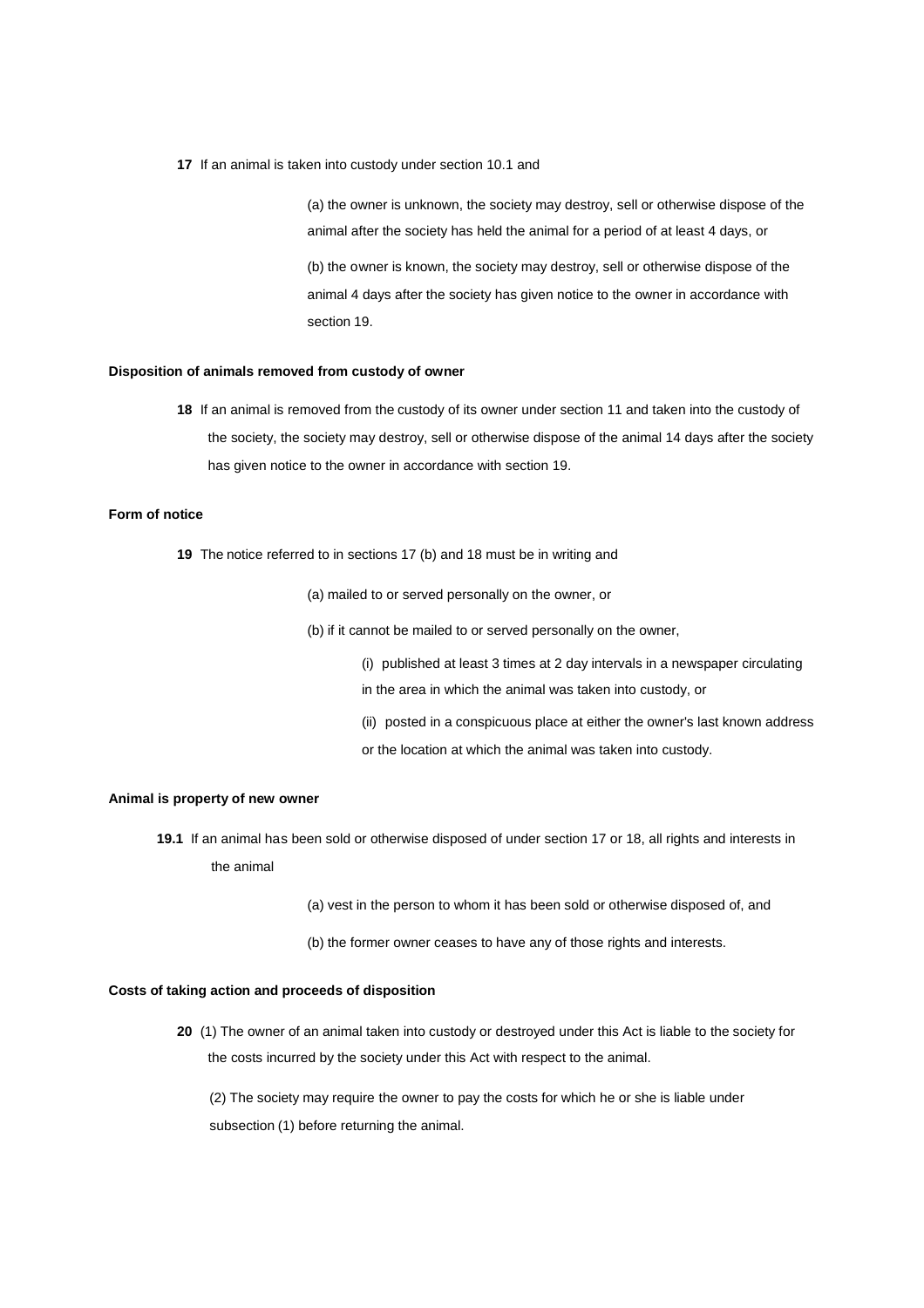(3) Subject to subsection (4), the society may retain the proceeds of a sale or other disposition of an animal under section 17 or 18.

(4) If the proceeds of a sale or other disposition exceed the costs referred to in subsection (1), the owner of the animal may, within 6 months of the date the animal was taken into custody, claim the balance from the society.

#### **Part 4 — General**

# **Aid by police**

**21** A peace officer must assist the authorized agents of the society in enforcing this or any other law relating to the prevention of cruelty to animals.

#### **Police powers**

**22** In a part of British Columbia in which the society does not function through a branch or authorized agent, a peace officer who has jurisdiction in the part has and may exercise any of the powers of an authorized agent of the society under this Act.

## **Duty to report distress**

- **22.1** A registered veterinarian who believes on reasonable grounds that a person responsible for an animal is, or is likely, causing or permitting the animal to be in distress in contravention of this Act must promptly report, to the best of the registered veterinarian's knowledge and belief, all of the following information to an authorized agent:
	- (a) the reason for believing that an animal is in distress;
	- (b) sufficient information to contact the person responsible for the animal, including the person's name and address;
	- (c) sufficient information to identify the animal.

### **Obstruction**

- **23** A person must not wilfully or knowingly
	- (a) interfere with or obstruct, or
	- (b) provide false or misleading information to

a person in the discharge of duties or the exercise of powers under this Act.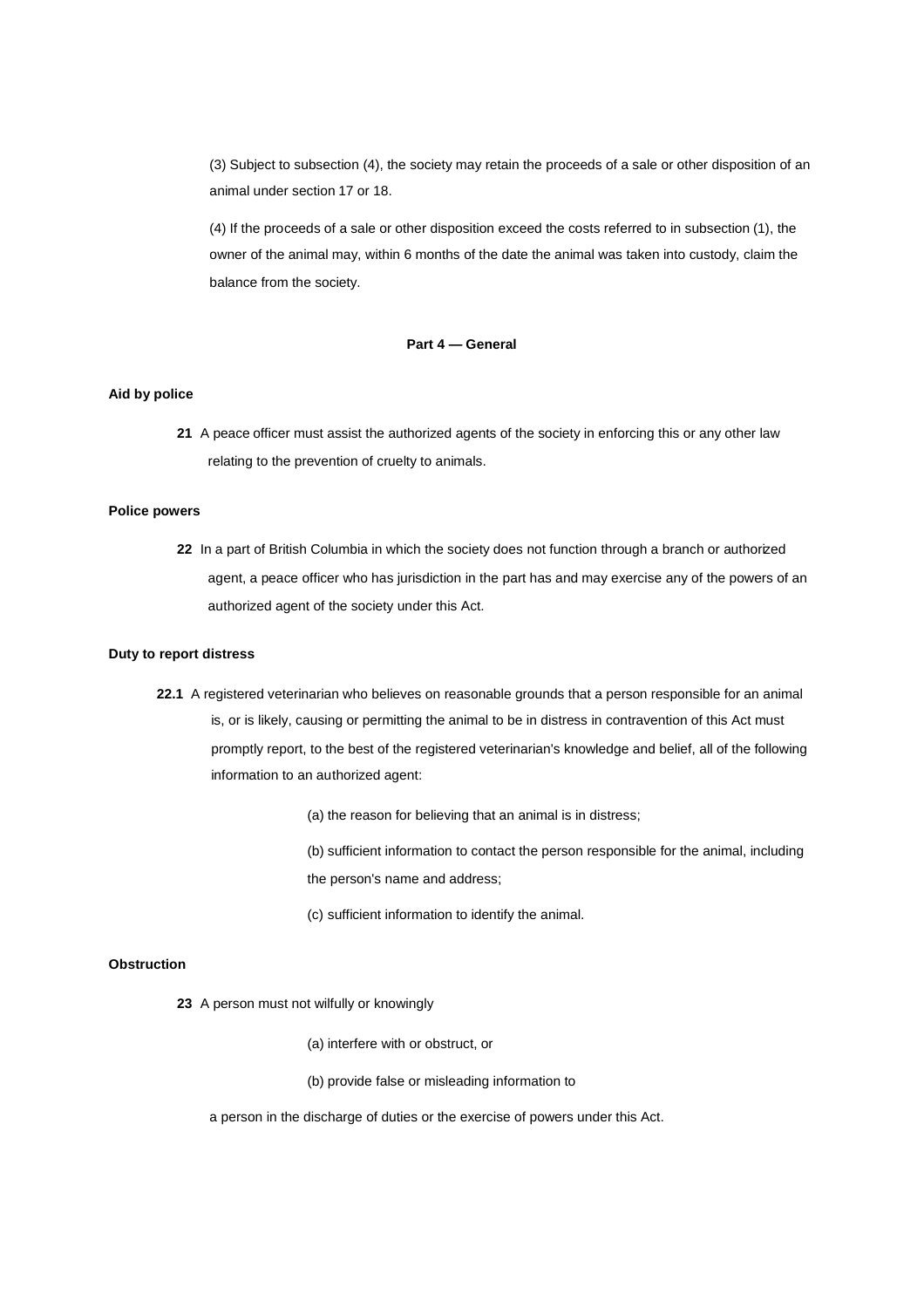#### **Service animals**

**23.1** (1) A person must not do, or attempt to do, any of the following without lawful excuse or authority:

- (a) harm a service animal;
- (b) touch, directly or indirectly, a service animal;
- (c) interfere with or obstruct a service animal.

(2) A person responsible for an animal must take reasonable steps to prevent the animal from doing a thing described in subsection (1).

#### **Harm to animals by persons**

**23.2** (1) A person must not cause an animal to be in distress.

(2) A person who kills an animal

(a) must comply with prescribed requirements, and

(b) must not, in killing the animal, cause the animal to be in distress or do anything that is prohibited by the regulations.

### **Harm to animals by animals**

**23.3** (1) A person responsible for an animal must take reasonable steps to prevent the animal from attacking or otherwise harming another animal.

(2) A person must not use an animal for, or breed, raise, train or dispose of an animal for the purpose of having the animal used for,

(a) baiting or fighting another animal, or

(b) another prescribed activity that involves an animal attacking or harming another animal.

(3) A person must not possess equipment ordinarily used for the breeding, raising or training of animals for a purpose described in subsection (2).

# **Offences**

- **24** (1) A person who contravenes section 9.1, 9.2, 9.3, 23, 23.1, 23.2 or 23.3 commits an offence.
	- (2) [Repealed 2011-7-6.]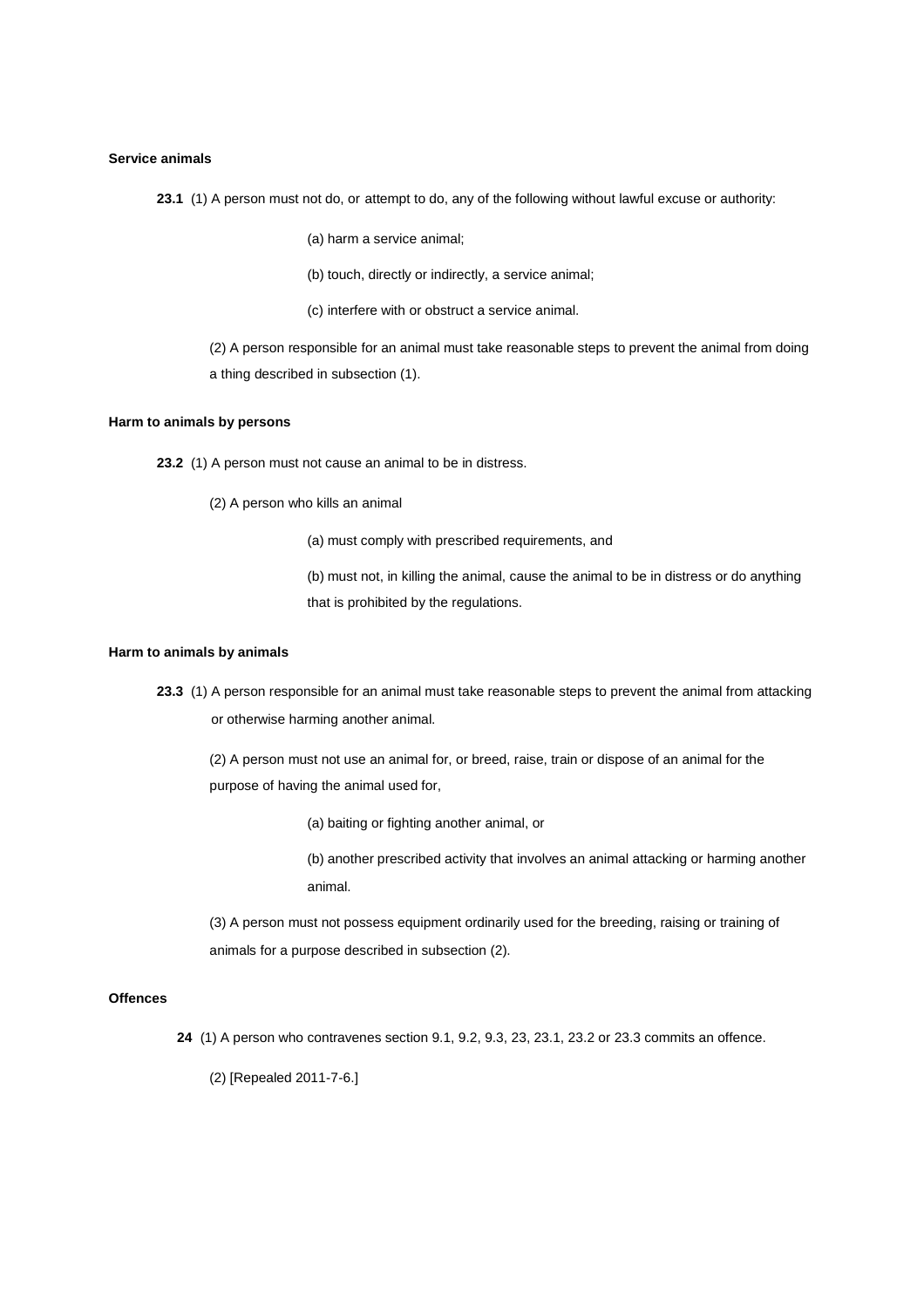(3) If a person is convicted of an offence under subsection (1), a justice may, in addition to any other penalty that may be imposed for the offence, prohibit the person from owning or having custody or control of an animal for a period of time specified by the justice.

(4) A justice may make an order under subsection (3) on any terms the justice considers appropriate.

(5) A person who fails to comply with an order made under subsection (3) commits an offence.

(6) A proceeding for an offence under this Act may not be commenced in any court more than 3 years after the facts on which the proceeding is based first come to the knowledge of an authorized agent who is a special provincial constable under the *Police Act*.

#### **Offence by corporation or employee**

**24.01** (1) If a corporation commits an offence under this Act, an employee, an officer, a director or an agent of the corporation who authorized, permitted or acquiesced in the offence commits the offence whether or not the corporation is convicted.

> (2) If an employee commits an offence under this Act, an employer who authorized, permitted or acquiesced in the offence commits the offence whether or not the employee is identified or convicted.

#### **Defence**

**24.02** A person must not be convicted of an offence under this Act in relation to an animal in distress if

- (a) the person is
	- (i) a registered veterinarian,
	- (ii) an employee of a registered veterinarian who is acting under the supervision of the registered veterinarian, or
	- (iii) an enrolled student of veterinary medicine who is an employee of a registered veterinarian and is acting as authorized by the registered veterinarian, and

the person is practising veterinary medicine in accordance with the standards of the profession,

(b) if the person is an operator, the distress results from an activity that is carried out in accordance with the prescribed standards of care that apply to the regulated activity in which the operator is engaged, or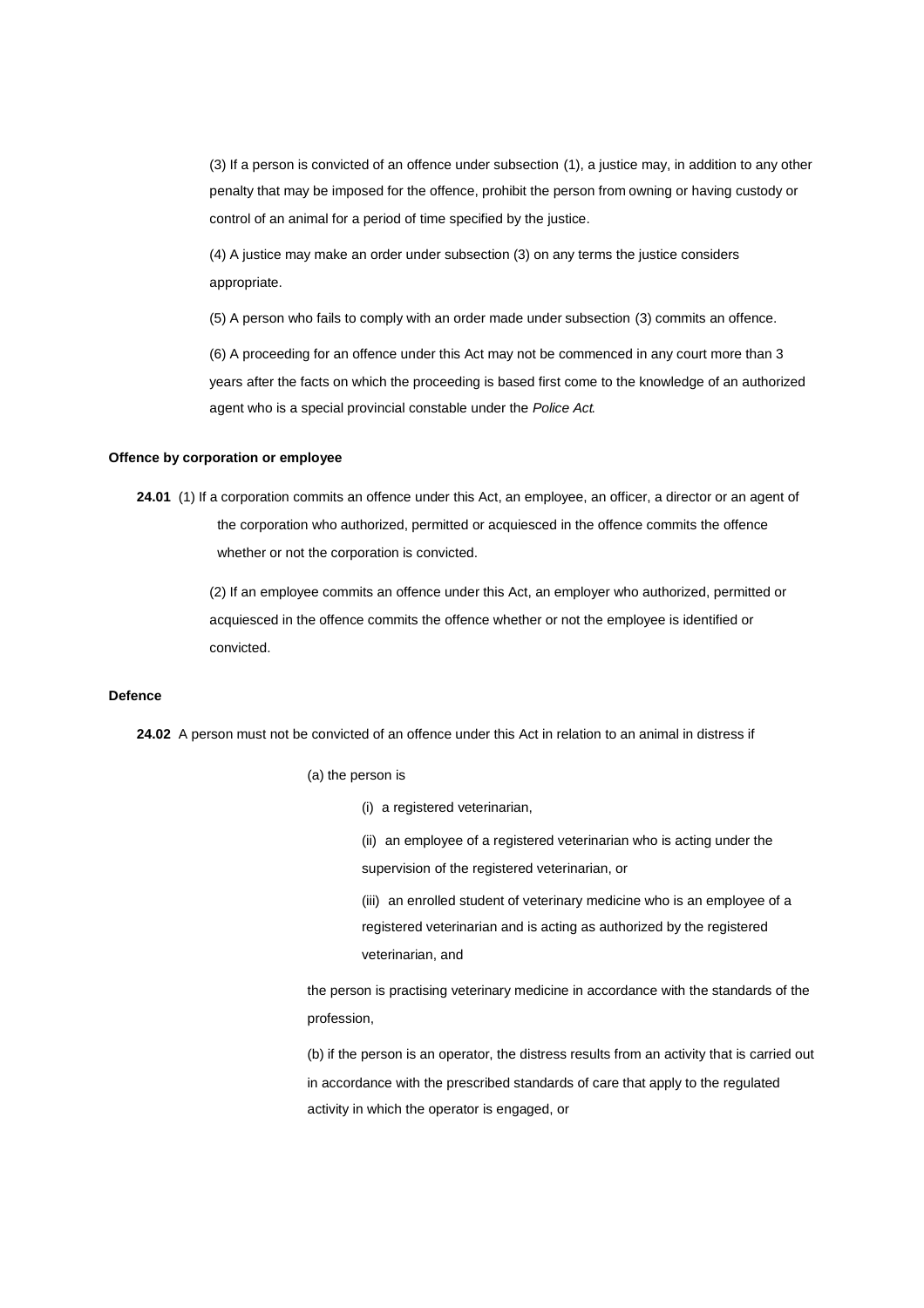(c) the distress results from an activity that is carried out in accordance with reasonable and generally accepted practices of animal management that apply to the activity in which the person is engaged, unless the person is an operator and those practices are inconsistent with prescribed standards.

### **Penalties**

**24.1** A person who commits an offence under this Act is liable on conviction to a fine not exceeding \$75 000 or to imprisonment for a term not exceeding 2 years, or to both.

#### **Animals taken into custody**

**24.2** Sections 23 to 24.2 of the *Offence Act* do not apply to an animal taken into custody under this Act.

### **Order of custody**

**25** (1) An authorized agent may apply to the Supreme Court for an order of custody of an animal in respect of which a charge has been laid under section 24.

(2) An applicant under subsection (1) may retain custody of an animal in respect of which the application is made pending the outcome of any proceedings under section 24, despite the fact that the owner of the animal

> (a) has paid the costs incurred by the society for which the owner is liable under section 20, and

(b) has requested the authorized agent to return the animal.

(3) The Supreme Court may make an order under this section on any terms it considers appropriate.

# **Immunity**

**25.1** (1) Subject to subsection (2), no legal proceeding for damages lies or may be commenced or maintained against the society, an authorized agent or a member, officer, agent or employee of the society because of anything done or omitted

> (a) in the performance or intended performance, by an authorized agent, of any duty under this Act, or (b) in the exercise or intended exercise, by an authorized agent, of any power under

this Act.

(2) Subsection (1) does not apply to a person referred to in that subsection in relation to anything done or omitted in bad faith.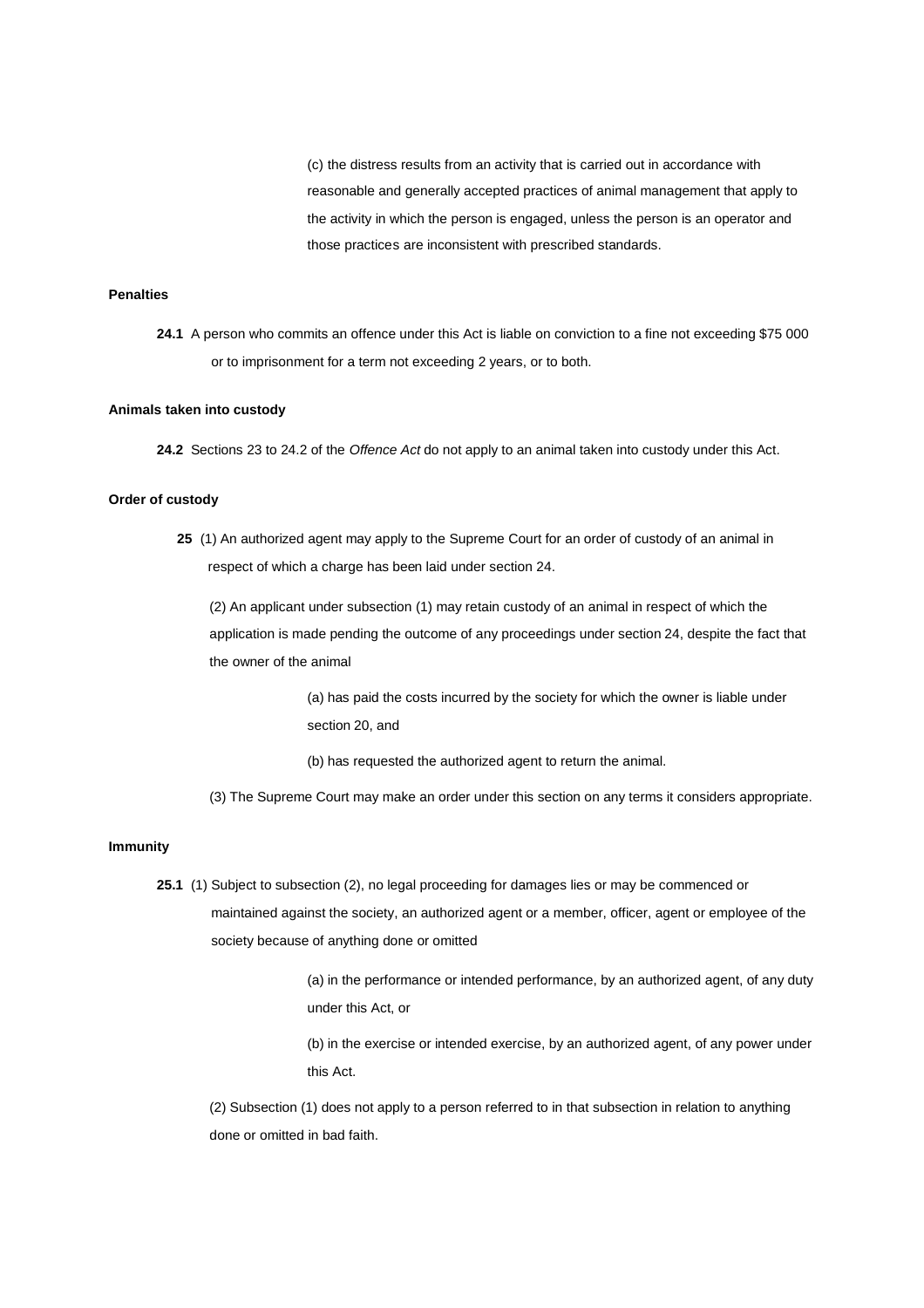### **Immunity for persons who report**

**25.2** (1) Subject to subsection (2), no legal proceeding for damages lies or may be commenced or maintained against a registered veterinarian because of anything done or omitted in the making of a report as required under section 22.1.

(2) Subsection (1) does not apply to a registered veterinarian in relation to anything done or omitted in bad faith.

# **Power to make regulations**

**26** (1) The Lieutenant Governor in Council may make regulations referred to in section 41 of the *Interpretation Act*.

(2) Without limiting subsection (1), the Lieutenant Governor in Council may make regulations as follows:

> (a) requiring the society to make bylaws with respect to the policies and operational procedures of the society for administering the enforcement provisions of this Act;

(b) prescribing the form of an information to obtain a warrant and the form of a warrant for the purposes of section 13;

(c) prescribing activities for the purposes of the definition of "regulated activity" in section 1 (1);

(d) prescribing purposes and classes of persons for the purposes of the definition of "service animal" in section 1 (1);

(e) respecting standards that operators must comply with when engaging in a regulated activity;

(f) respecting standards in relation to design, construction, maintenance and operation of facilities used when engaging in a regulated activity;

(g) prohibiting operators from engaging in specified practices or carrying out specified procedures when engaging in a regulated activity;

(h) respecting practices and procedures to be used in the killing of animals, including prohibiting certain practices and procedures;

(i) prescribing activities for the purposes of section 23.3 (2);

(j) exempting